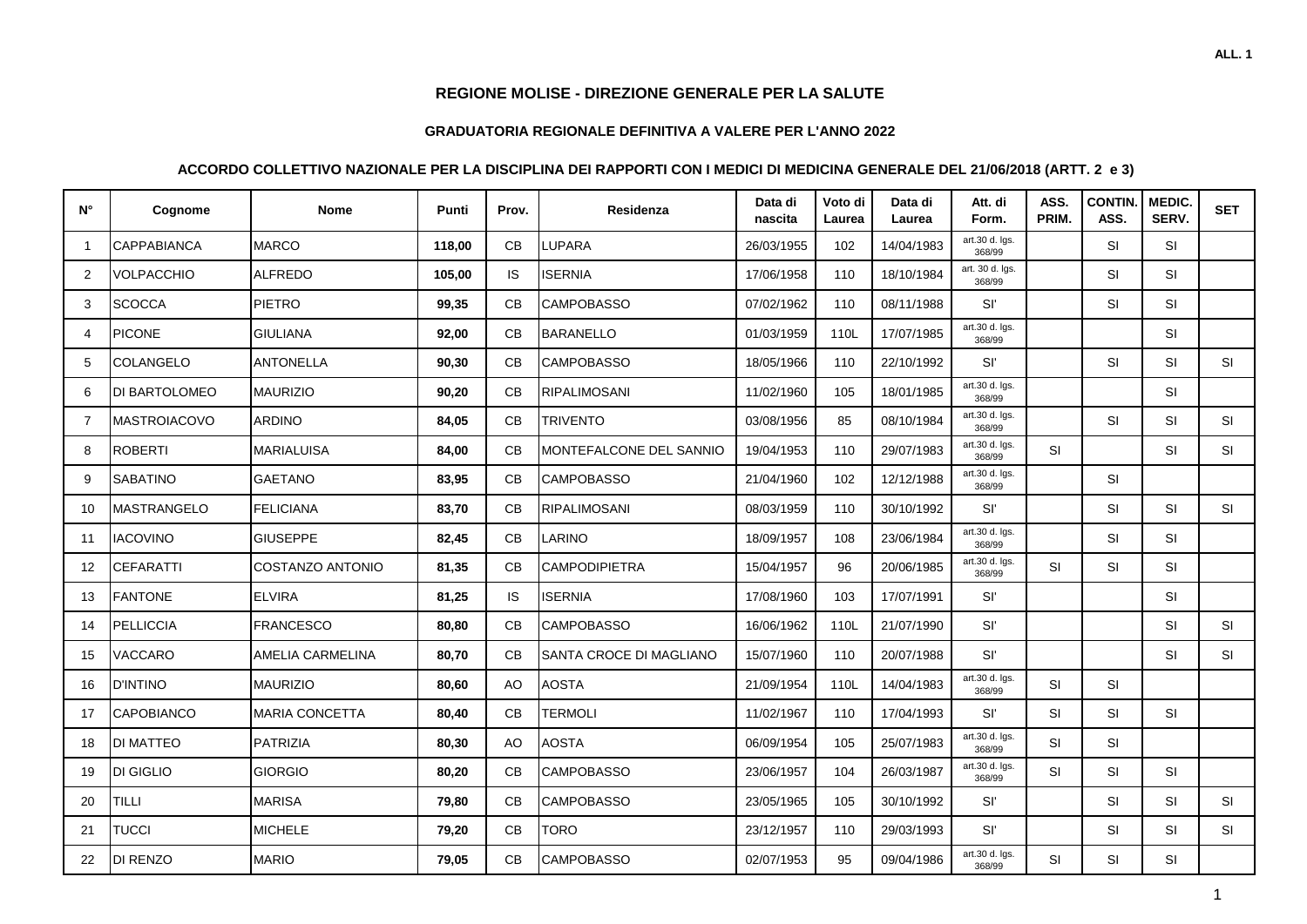| N° | Cognome              | <b>Nome</b>              | Punti | Prov.     | Residenza              | Data di<br>nascita | Voto di<br>Laurea | Data di<br>Laurea | Att. di<br>Form.          | ASS.<br>PRIM. | <b>CONTIN</b><br>ASS. | <b>MEDIC.</b><br>SERV. | <b>SET</b> |
|----|----------------------|--------------------------|-------|-----------|------------------------|--------------------|-------------------|-------------------|---------------------------|---------------|-----------------------|------------------------|------------|
| 23 | <b>MACCHIAGODENA</b> | TINA GIUSTINA            | 78,85 | CВ        | <b>MONTELONGO</b>      | 11/12/1961         | 110L              | 31/10/1987        | Sľ                        | <b>SI</b>     | <b>SI</b>             | SI                     |            |
| 24 | <b>IAVASILE</b>      | <b>MARIA ROSARIA</b>     | 78,80 | CB        | S. MARTINO IN PENSILIS | 19/02/1955         | 97                | 09/11/1985        | art.30 d. Igs.<br>368/99  |               | SI                    | <b>SI</b>              | <b>SI</b>  |
| 25 | <b>D'IMPERIO</b>     | <b>ARSENIO</b>           | 78,60 | CB        | CASACALENDA            | 23/03/1956         | 104               | 26/03/1988        | Sľ                        |               |                       | <b>SI</b>              |            |
| 26 | <b>ALTIERI</b>       | CORRADO                  | 78,50 | IS.       | SESSANO DEL MOLISE     | 23/11/1958         | 94                | 10/04/1989        | Sľ                        |               | SI                    | <b>SI</b>              | <b>SI</b>  |
| 27 | <b>PAOLINO</b>       | <b>ANTONINO</b>          | 78,30 | IS.       | <b>ISERNIA</b>         | 30/11/1960         | 105               | 06/04/1989        | art. 30 d. lgs.<br>368/99 |               | <b>SI</b>             | SI                     | SI         |
| 28 | GIAMBARBA            | MICHELE ANTONIO          | 78,15 | CB        | <b>CASACALENDA</b>     | 16/09/1955         | 100               | 25/07/1986        | Sľ                        | <b>SI</b>     |                       |                        | <b>SI</b>  |
| 29 | PETTI                | <b>AGNESE</b>            | 76,60 | IS.       | <b>ISERNIA</b>         | 05/07/1958         | 110               | 30/12/1987        | art.30 d. Igs.<br>368/99  | <b>SI</b>     | SI                    | <b>SI</b>              |            |
| 30 | <b>DOMENICHELLI</b>  | <b>MICHELINO</b>         | 76,30 | CB        | TERMOLI                | 28/02/1964         | 110L              | 13/11/1989        | art.30 d. Igs.<br>368/99  |               | SI                    | <b>SI</b>              | <b>SI</b>  |
| 31 | <b>FLORA</b>         | <b>FILOMENA MARIA</b>    | 75,80 | CB        | <b>BOJANO</b>          | 12/01/1963         | 107               | 29/01/1992        | Sľ                        |               | SI                    | <b>SI</b>              | <b>SI</b>  |
| 32 | DI STEFANO           | PASQUALE FRANCESCO       | 75,15 | CB        | S. CROCE DI MAGLIANO   | 23/11/1960         | 93                | 15/02/1989        | art.30 d. Igs.<br>368/99  | <b>SI</b>     | SI                    | <b>SI</b>              |            |
| 33 | <b>CICCONE</b>       | ALFONSO MARIA            | 74,70 | IS.       | ROCCHETTA A VOLTURNO   | 11/10/1959         | 110               | 26/10/1984        | art.30 d. Igs.<br>368/99  | <b>SI</b>     |                       | <b>SI</b>              |            |
| 34 | <b>DESIDERIO</b>     | <b>MARIA</b>             | 74,40 | IS.       | <b>ISERNIA</b>         | 08/09/1960         | 108               | 16/11/1991        | Sľ                        | <b>SI</b>     |                       | <b>SI</b>              |            |
| 35 | <b>FARALLI</b>       | <b>GIAMBATTISTA</b>      | 74,10 | IS.       | <b>MONTERODUNI</b>     | 03/10/1959         | 100               | 13/11/1989        | art.30 d. Igs.<br>368/99  |               | <b>SI</b>             | <b>SI</b>              | <b>SI</b>  |
| 36 | <b>MINICUCCI</b>     | <b>CARMELINA</b>         | 73,70 | CB        | <b>CAMPOBASSO</b>      | 05/08/1961         | 110L              | 24/10/1988        | art.30 d. lgs.<br>368/99  | <b>SI</b>     | <b>SI</b>             |                        |            |
| 37 | DI CRISTOFARO        | ILDE EUSILIA             | 73,65 | IS.       | <b>ISERNIA</b>         | 24/03/1967         | 110L              | 08/03/1994        | Sľ                        |               |                       | <b>SI</b>              | <b>SI</b>  |
| 38 | <b>CATALANO</b>      | <b>NICOLA</b>            | 73,50 | <b>CB</b> | <b>TERMOLI</b>         | 16/04/1957         | 110L              | 10/04/1988        | Sľ                        | <b>SI</b>     | SI                    | <b>SI</b>              |            |
| 39 | VARANESE             | <b>ELVIRA</b>            | 73,30 | CB        | LARINO                 | 18/03/1958         | 103               | 07/04/1987        | art. 30 d. lgs.<br>368/99 | SI            | SI                    | <b>SI</b>              |            |
| 40 | <b>FABRIZIO</b>      | PASQUALINO DOMENICO      | 73,05 | IS.       | <b>ISERNIA</b>         | 30/03/1964         | 100               | 13/11/1989        | art.30 d. Igs.<br>368/99  |               | SI                    | <b>SI</b>              |            |
| 41 | <b>SCIOLI</b>        | CAMILLO                  | 72,85 | IS.       | <b>MONTERODUNI</b>     | 06/07/1958         | 91                | 11/11/1988        | art.30 d. Igs.<br>368/99  | <b>SI</b>     | <b>SI</b>             | SI                     |            |
| 42 | DI PETTA             | ANTONELLO                | 72,70 | CB        | <b>CAMPOBASSO</b>      | 22/04/1965         | 110L              | 24/07/1989        | art.30 d. Igs.<br>368/99  | SI            |                       |                        |            |
| 43 | DE GREGORIO          | ANNA AMALIA              | 72,50 | CB        | <b>TERMOLI</b>         | 15/07/1960         | 100               | 29/03/1990        | art.30 d. Igs.<br>368/99  |               | <b>SI</b>             | <b>SI</b>              |            |
| 44 | <b>SOMMA</b>         | <b>GIUSEPPE PASQUALE</b> | 72,25 | CB        | <b>GUGLIONESI</b>      | 19/01/1958         | 98                | 13/11/1989        | art. 30 d. lgs.<br>368/99 | SI            |                       | SI                     | SI         |
| 45 | <b>SASSI</b>         | <b>ROSA</b>              | 72,00 | IS.       | <b>ISERNIA</b>         | 06/12/1960         | 110               | 02/11/1989        | art. 30 d. Igs.<br>368/99 |               | SI                    | <b>SI</b>              |            |
| 46 | <b>ROMANO</b>        | ANGELO SECONDO           | 71,85 | CB        | <b>BOIANO</b>          | 29/03/1957         | 104               | 06/11/1992        | Sľ                        |               |                       | <b>SI</b>              | <b>SI</b>  |
| 47 | <b>SANTORO</b>       | ANNA                     | 71,80 | CB        | <b>CAMPODIPIETRA</b>   | 26/02/1957         | 97                | 08/11/1989        | art. 30 d. lgs.<br>368/99 | SI            | SI                    | <b>SI</b>              |            |
| 48 | TRAVAGLINI           | <b>DORIANA</b>           | 71,65 | CB        | <b>TERMOLI</b>         | 23/10/1961         | 110               | 14/10/1988        | art. 30 d. lgs.<br>368/99 |               | SI                    | <b>SI</b>              | SI         |
| 49 | <b>MOLINARO</b>      | <b>FABRIZIA</b>          | 71,55 | СB        | <b>TRIVENTO</b>        | 15/02/1964         | 110L              | 10/04/1991        | art.30 d. Igs.<br>368/99  |               |                       | SI                     | SI         |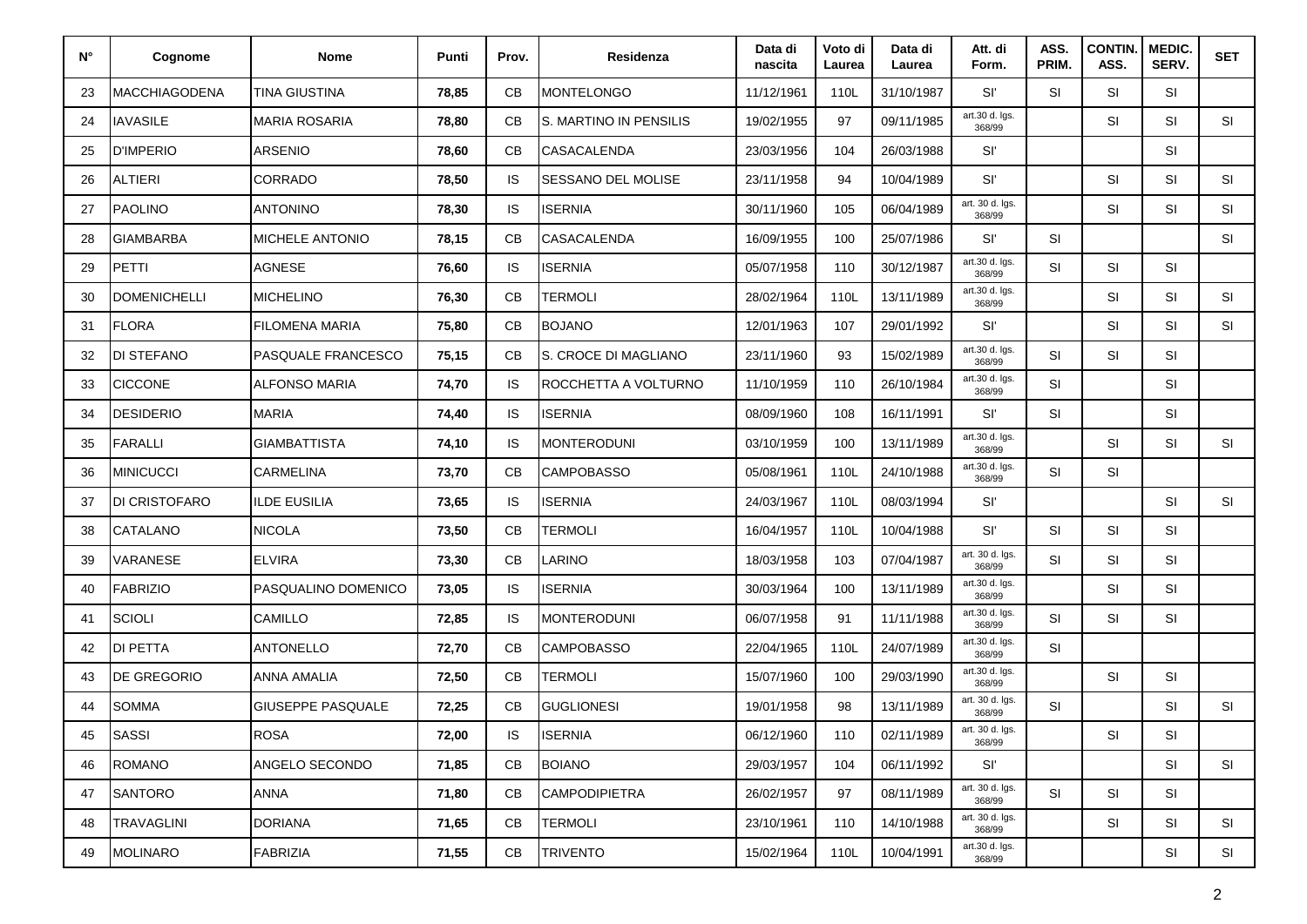| N° | Cognome                | <b>Nome</b>           | Punti | Prov.     | Residenza                    | Data di<br>nascita | Voto di<br>Laurea | Data di<br>Laurea | Att. di<br>Form.          | ASS.<br>PRIM. | <b>CONTIN.</b><br>ASS. | MEDIC.<br>SERV. | <b>SET</b> |
|----|------------------------|-----------------------|-------|-----------|------------------------------|--------------------|-------------------|-------------------|---------------------------|---------------|------------------------|-----------------|------------|
| 50 | <b>PASSARELLI</b>      | <b>GIOVANNI</b>       | 71,55 | СB        | <b>CAMPOBASSO</b>            | 09/05/1954         | 92                | 03/11/1990        | art.30 d. Igs.<br>368/99  | <b>SI</b>     | <b>SI</b>              | SI              |            |
| 51 | <b>DI CRISTINZI</b>    | CARMELA               | 71,35 | IS.       | MONTAQUILA                   | 14/07/1955         | 82                | 25/07/1984        | art.30 d. Igs.<br>368/99  | SI            |                        |                 |            |
| 52 | <b>IZZI</b>            | <b>SILVANA</b>        | 71,25 | IS.       | <b>ISERNIA</b>               | 20/02/1965         | 107               | 21/10/1994        | Sľ                        |               | <b>SI</b>              | <b>SI</b>       |            |
| 53 | LATTANZIO              | <b>ENZO</b>           | 70,05 | CB        | MONTEFALCONE NEL SANNIO      | 30/03/1957         | 100               | 30/10/1985        | art.30 d. Igs.<br>368/99  | <b>SI</b>     |                        | SI              |            |
| 54 | VERZELLA               | <b>MARIA ASSUNTA</b>  | 69,95 | CB        | <b>TERMOLI</b>               | 15/08/1959         | 90                | 22/07/1988        | art. 30 d. lgs.<br>368/99 | <b>SI</b>     |                        | SI              | <b>SI</b>  |
| 55 | CAPALDI                | <b>GIUSEPPE</b>       | 69,55 | IS.       | <b>SCAPOLI</b>               | 06/03/1963         | 100               | 13/11/1990        | art.30 d. Igs.<br>368/99  | <b>SI</b>     |                        |                 |            |
| 56 | PERRELLA               | SILVIO MASSIMO        | 69,35 | СB        | <b>BOIANO</b>                | 03/12/1963         | 102               | 06/11/1991        | art.30 d. Igs.<br>368/99  | SI            |                        | <b>SI</b>       | <b>SI</b>  |
| 57 | OMMA-                  | <b>CLAUDIO FELICE</b> | 69,35 | CB        | <b>TERMOLI</b>               | 14/0471960         | 110               | 24/07/1992        | Sľ                        | <b>SI</b>     | <b>SI</b>              | SI              | <b>SI</b>  |
| 58 | DEL VECCHIO            | <b>GIAMPIERO</b>      | 69,30 | CB        | <b>CAMPOBASSO</b>            | 17/01/1960         | 97                | 12/11/1991        | art.30 d. Igs.<br>368/99  | <b>SI</b>     | SI                     | SI              |            |
| 59 | ANGIOLILLO             | <b>MICHELE</b>        | 69,25 | CB        | <b>CAMPOBASSO</b>            | 10/09/1962         | 93                | 11/07/1991        | art.30 d. Igs.<br>368/99  | <b>SI</b>     | SI                     | SI              |            |
| 60 | <b>SACCHETTI</b>       | <b>CLETO</b>          | 69,15 | CB        | <b>MONTENERO DI BISACCIA</b> | 11/11/1957         | 80                | 27/07/1988        | art.30 d. Igs.<br>368/99  | <b>SI</b>     |                        | SI              |            |
| 61 | <b>DI IORIO</b>        | <b>VINCENZO</b>       | 69,10 | IS        | <b>ISERNIA</b>               | 20/03/1962         | 110L              | 02/03/1989        | art.30 d. Igs.<br>368/99  | <b>SI</b>     | <b>SI</b>              | <b>SI</b>       |            |
| 62 | <b>DISCENZA</b>        | ANTONELLA             | 68,85 | CB        | <b>CAMPOBASSO</b>            | 19/01/1963         | 110               | 24/07/1990        | art.30 d. Igs.<br>368/99  | <b>SI</b>     | SI                     |                 |            |
| 63 | <b>FLORIO</b>          | <b>FERNANDA</b>       | 68,75 | СB        | S.CROCE DI MAGLIANO          | 01/10/1962         | 110L              | 13/11/1989        | art.30 d. Igs.<br>368/99  | SI            | SI                     | <b>SI</b>       |            |
| 64 | <b>PESINO</b>          | <b>EMILIO</b>         | 68,40 | <b>IS</b> | <b>VENAFRO</b>               | 08/11/1961         | 103               | 16/07/1990        | art. 30 d. lgs.<br>368/99 | <b>SI</b>     |                        | SI              | <b>SI</b>  |
| 65 | <b>PETTA</b>           | <b>ELISA</b>          | 68,40 | CB        | CASTELMAURO                  | 22/03/1959         | 88                | 28/02/1991        | art. 30 d. lgs.<br>368/99 | SI            |                        | SI              | SI         |
| 66 | <b>GUERRIERO</b>       | MICHELE               | 68,00 | CB        | <b>CAMPODIPIETRA</b>         | 09/12/1959         | 97                | 30/06/1992        | Sľ                        | <b>SI</b>     | SI                     | <b>SI</b>       |            |
| 67 | <b>BARONE RAIMONDO</b> | <b>FERNANDO</b>       | 67,80 | CB        | <b>TERMOLI</b>               | 15/04/1961         | 82                | 11/11/1991        | art. 30 d. lgs.<br>368/99 | <b>SI</b>     |                        | <b>SI</b>       |            |
| 68 | <b>CALABRESE</b>       | <b>DONATELLA</b>      | 67,75 | IS.       | <b>FORLI DEL SANNIO</b>      | 03/11/1961         | 104               | 25/06/1991        | art.30 d. Igs.<br>368/99  | <b>SI</b>     | <b>SI</b>              |                 |            |
| 69 | <b>SCORPIO</b>         | <b>ROBERTO</b>        | 67,50 | <b>IS</b> | <b>SESTO CAMPANO</b>         | 17/03/1965         | 108               | 06/04/1992        | Sľ                        |               | SI                     | SI              | <b>SI</b>  |
| 70 | <b>COLONNA</b>         | <b>GIOVANNI</b>       | 67,50 | CB        | <b>CAMPOBASSO</b>            | 05/02/1957         | 98                | 09/04/1986        | art.30 d. Igs.<br>368/99  | SI            |                        | <b>SI</b>       |            |
| 71 | <b>PRIORIELLO</b>      | <b>PASQUALINO</b>     | 67,00 | CB        | <b>BOIANO</b>                | 10/11/1963         | 103               | 11/11/1991        | Sľ                        | SI            | SI                     |                 |            |
| 72 | <b>BRUNO</b>           | <b>OSVALDO</b>        | 66,70 | CВ        | <b>MAFALDA</b>               | 25/11/1958         | 100               | 26/02/1987        | art.30 d. Igs.<br>368/99  | SI            | SI                     | SI              |            |
| 73 | <b>COCOCCIA</b>        | <b>PATRIZIA</b>       | 66,50 | CB        | <b>TERMOLI</b>               | 28/02/1958         | 100               | 02/04/1985        | Sľ.                       | SI            |                        | SI              |            |
| 74 | DI BRINO               | <b>GIUSEPPE</b>       | 66,35 | CB        | <b>CAMPOBASSO</b>            | 03/07/1961         | 95                | 15/07/1992        | art.30 d. Igs.<br>368/99  | SI            |                        | <b>SI</b>       | <b>SI</b>  |
| 75 | <b>RINALDI</b>         | CARLO                 | 66,15 | CB        | <b>BOIANO</b>                | 18/09/1967         | 110               | 01/03/1994        | Sľ                        |               |                        | <b>SI</b>       | <b>SI</b>  |
| 76 | <b>D'ANGELO</b>        | <b>ANGELICA</b>       | 65,70 | CB        | <b>CAMPOBASSO</b>            | 30/08/1967         | 105               | 02/02/1995        | $\mathsf{SI}'$            |               | SI                     | SI              | SI         |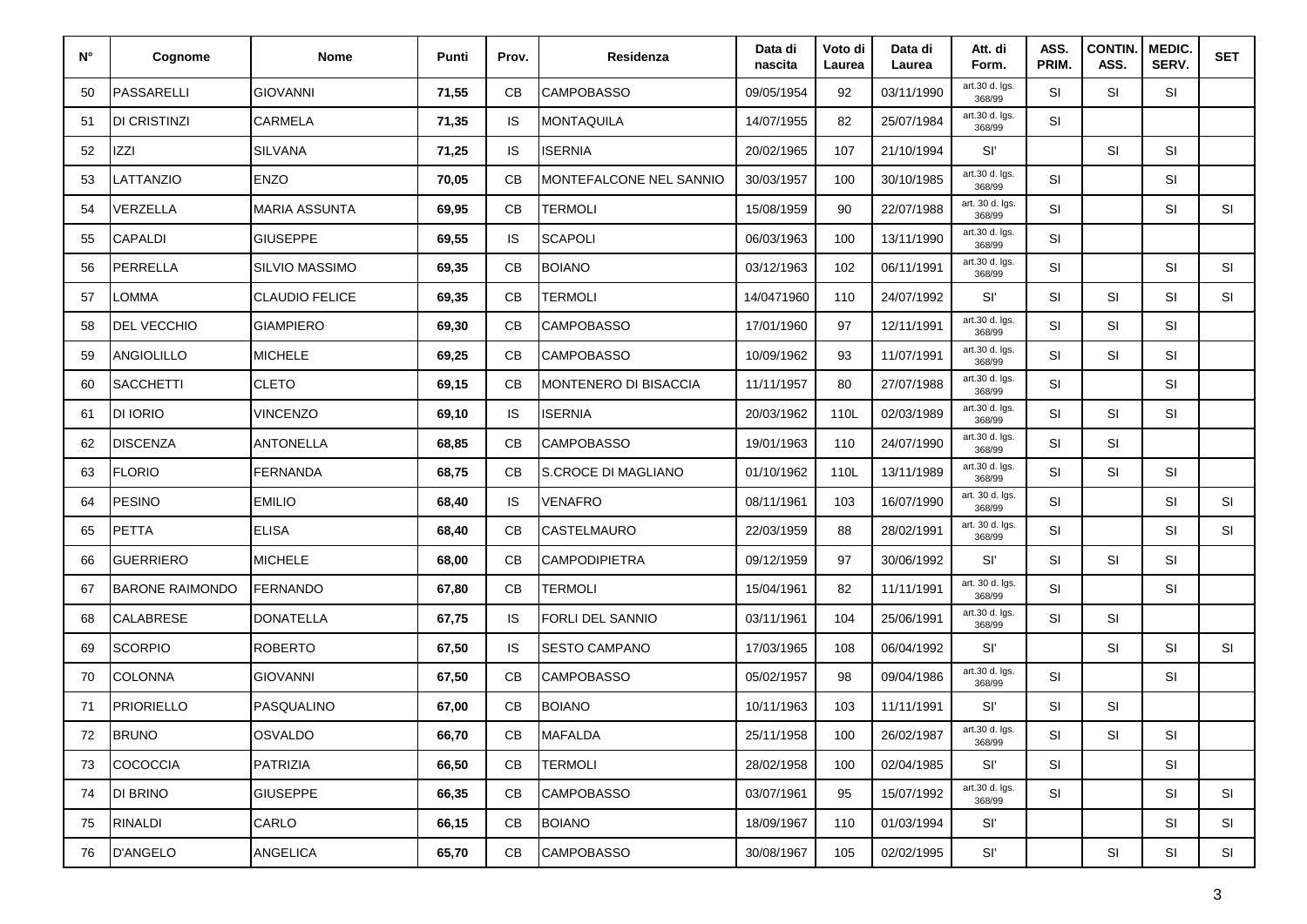| $N^{\circ}$ | Cognome           | <b>Nome</b>          | Punti | Prov.     | Residenza              | Data di<br>nascita | Voto di<br>Laurea | Data di<br>Laurea | Att. di<br>Form.          | ASS.<br>PRIM. | <b>CONTIN</b><br>ASS. | MEDIC.<br>SERV. | <b>SET</b> |
|-------------|-------------------|----------------------|-------|-----------|------------------------|--------------------|-------------------|-------------------|---------------------------|---------------|-----------------------|-----------------|------------|
| 77          | <b>BATTISTA</b>   | <b>BRUNA</b>         | 65,50 | IS        | <b>AGNONE</b>          | 15/09/1964         | 107               | 05/11/1992        | art.30 d. Igs.<br>368/99  | <b>SI</b>     | <b>SI</b>             | SI              |            |
| 78          | PERROTTA          | <b>TULLIO</b>        | 65,30 | CВ        | <b>BONEFRO</b>         | 24/10/1956         | 91                | 31/10/1991        | Sľ                        | <b>SI</b>     |                       |                 |            |
| 79          | <b>MARINO</b>     | <b>CATERINA</b>      | 65,25 | CB        | <b>TERMOLI</b>         | 19/11/1962         | 99                | 30/10/1992        | art. 30 d. lgs.<br>368/99 | SI            |                       | SI              | <b>SI</b>  |
| 80          | <b>COLOMBO</b>    | <b>PASQUALINO</b>    | 65,05 | CВ        | <b>TERMOLI</b>         | 07/04/1962         | 97                | 24/07/1992        | art.30 d. Igs.<br>368/99  | SI            | SI                    | SI              |            |
| 81          | <b>SCIARRETTA</b> | <b>MARIA</b>         | 64,95 | <b>CB</b> | TERMOLI                | 24/09/1958         | 90                | 23/03/1991        | art.30 d. Igs.<br>368/99  | SI            |                       | SI              |            |
| 82          | <b>COLOMBO</b>    | <b>MARIA</b>         | 64,80 | CB        | TERMOLI                | 25/08/1964         | 101               | 27/10/1993        | Sľ                        |               |                       | SI              | <b>SI</b>  |
| 83          | <b>RASPA</b>      | <b>LINA</b>          | 64,75 | CB        | TERMOLI                | 20/02/1964         | 90                | 30/03/1993        | art.30 d. Igs.<br>368/99  | SI            |                       | SI              |            |
| 84          | <b>DEL GRECO</b>  | <b>PASQUALE</b>      | 64,70 | СB        | <b>BUSSO</b>           | 27/01/1961         | 95                | 20/06/1991        | Sľ                        | <b>SI</b>     |                       | <b>SI</b>       |            |
| 85          | <b>BARLETTA</b>   | <b>NICOLA</b>        | 64,50 | CB        | <b>CAMPOBASSO</b>      | 18/03/1956         | 106               | 25/10/1994        | Sľ                        |               |                       | SI              |            |
| 86          | <b>SABATINO</b>   | <b>GIOVANNA</b>      | 63,95 | IS        | MIRANDA                | 02/12/1965         | 101               | 25/07/1995        | Sľ                        |               | SI                    | SI              | <b>SI</b>  |
| 87          | LONGO             | <b>PASQUALE</b>      | 63,30 | BN        | PONTELANDOLFO          | 20/08/1961         | 85                | 09/04/1991        | art.30 d. Igs.<br>368/99  | <b>SI</b>     |                       | SI              | <b>SI</b>  |
| 88          | <b>CUTONE</b>     | <b>LUCIANO</b>       | 63,05 | IS        | <b>MONTERODUNI</b>     | 27/07/1959         | 104               | 21/07/1993        | Sľ                        | <b>SI</b>     | <b>SI</b>             | <b>SI</b>       | <b>SI</b>  |
| 89          | <b>CARANO</b>     | <b>MICHELE</b>       | 62,95 | CB        | <b>CAMPOBASSO</b>      | 07/10/1962         | 110               | 08/04/1992        | Sľ                        | <b>SI</b>     |                       | <b>SI</b>       | <b>SI</b>  |
| 90          | <b>BELMONTE</b>   | <b>ANNAMARIA</b>     | 62,75 | CB        | <b>CAMPOBASSO</b>      | 19/01/1963         | 110               | 20/12/1989        | Sľ                        | SI            | SI                    | SI              |            |
| 91          | <b>REA</b>        | <b>MARY LINA</b>     | 62,70 | СB        | <b>BONEFRO</b>         | 06/07/1961         | 95                | 17/03/1993        | art. 30 d. Igs.<br>368/99 | <b>SI</b>     |                       | <b>SI</b>       | <b>SI</b>  |
| 92          | <b>CIRULLI</b>    | ANNIBALE             | 62,60 | VE        | <b>DOLO</b>            | 18/06/1968         | 98                | 02/03/1994        | art.30 d. Igs.<br>368/99  |               | <b>SI</b>             | SI              |            |
| 93          | LAPENNA           | <b>GIUSEPPINA</b>    | 62,60 | CB        | LARINO                 | 29/07/1955         | 92                | 26/06/1987        | art.30 d. Igs.<br>368/99  | <b>SI</b>     | SI                    | SI              |            |
| 94          | <b>CAPOSTAGNO</b> | <b>MARIA ROSARIA</b> | 62,40 | CВ        | <b>TERMOLI</b>         | 07/12/1962         | 110               | 18/10/1994        | Sľ                        |               | SI                    | SI              | <b>SI</b>  |
| 95          | <b>DE RENZIS</b>  | <b>SOFIA</b>         | 62,40 | CB        | <b>CAMPOBASSO</b>      | 04/01/1956         | 110               | 11/11/1991        | Sľ.                       | SI            | <b>SI</b>             | SI              |            |
| 96          | <b>NUZZI</b>      | <b>GIOVANNI</b>      | 62,20 | CB        | <b>CAMPOBASSO</b>      | 03/08/1962         | 110               | 15/11/1989        | art.30 d. lgs.<br>368/99  | SI            |                       |                 |            |
| 97          | PETTI             | <b>MARIA ROSARIA</b> | 62,15 | CB        | <b>ORATINO</b>         | 13/10/1957         | 94                | 24/03/1990        | art.30 d. Igs.<br>368/99  | SI            | <b>SI</b>             | SI              |            |
| 98          | <b>IAVASILE</b>   | <b>ROSARIA</b>       | 62,00 | СB        | S. MARTINO IN PENSILIS | 06/03/1964         | 102               | 20/10/1992        | art.30 d. Igs.<br>368/99  | SI            |                       | SI              |            |
| 99          | <b>DE SOCIO</b>   | <b>VITTORIO</b>      | 61,40 | CB        | <b>TERMOLI</b>         | 31/12/1961         | 100               | 25/07/1995        | Sľ                        |               | SI                    | SI              |            |
| 100         | PARADISO          | <b>DONATINA</b>      | 61,35 | CB        | <b>COLLETORTO</b>      | 19/05/1967         | 96                | 27/07/1994        | Sľ                        |               | SI                    | SI              | SI         |
| 101         | PALMIERI          | <b>ANTONIO</b>       | 60,80 | BN        | <b>FAICCHIO</b>        | 02/12/1956         | 78                | 29/06/1992        | art.30 d. Igs.<br>368/99  | SI            |                       |                 |            |
| 102         | PASQUARIELLO      | <b>GIOVANNA</b>      | 60,70 | CB        | <b>CAMPOBASSO</b>      | 26/02/1970         | 110               | 29/03/1996        | Sľ                        |               | SI                    | SI              | SI         |
| 103         | <b>BIELLO</b>     | <b>GABRIELLA</b>     | 60,65 | IS        | <b>ISERNIA</b>         | 01/08/1968         | 103               | 28/07/1995        | Sľ                        |               |                       | SI              | SI         |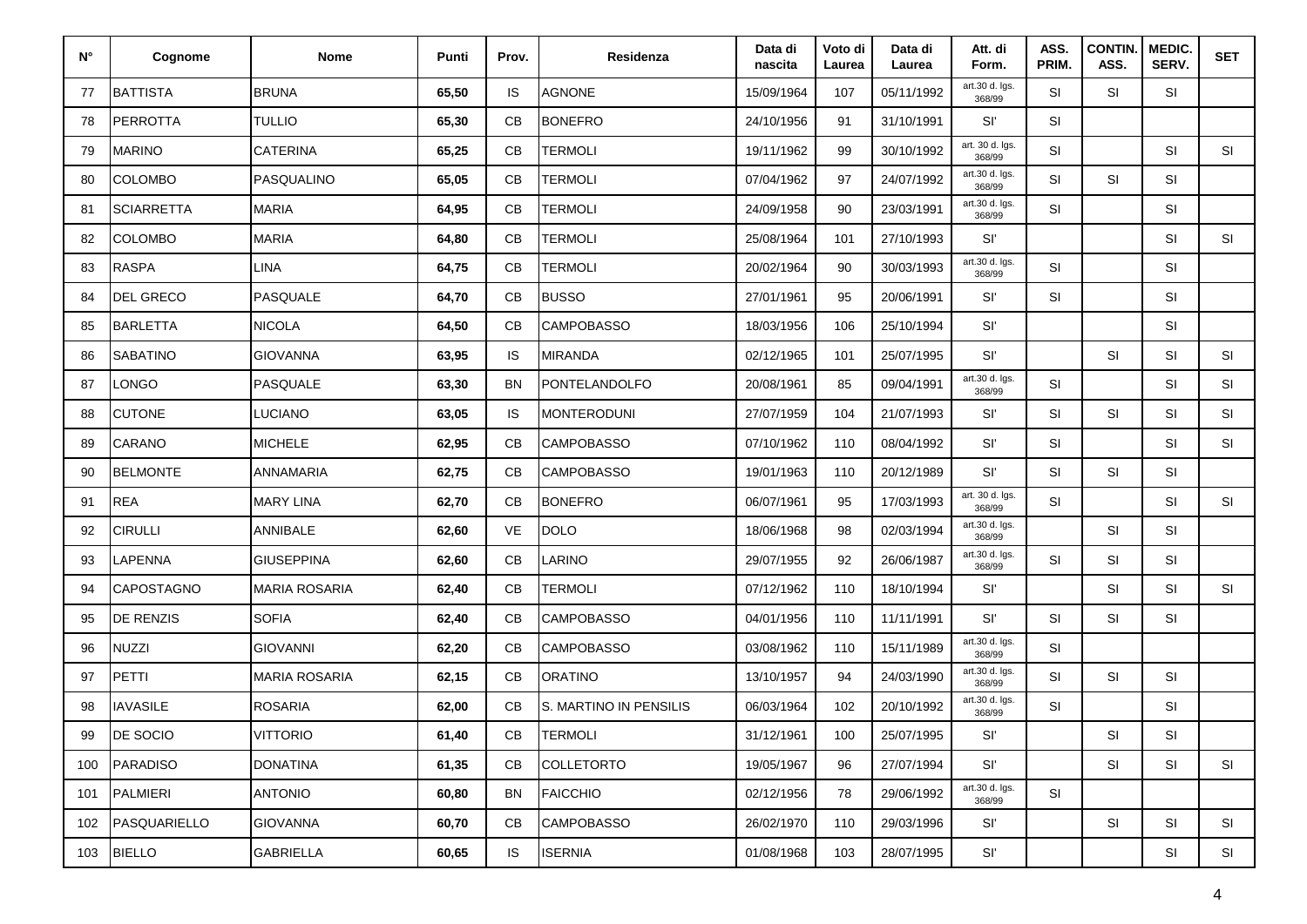| N°  | Cognome           | <b>Nome</b>       | Punti | Prov.     | <b>Residenza</b>       | Data di<br>nascita | Voto di<br>Laurea | Data di<br>Laurea | Att. di<br>Form.          | ASS.<br>PRIM. | <b>CONTIN.</b><br>ASS. | <b>MEDIC.</b><br>SERV. | <b>SET</b> |
|-----|-------------------|-------------------|-------|-----------|------------------------|--------------------|-------------------|-------------------|---------------------------|---------------|------------------------|------------------------|------------|
| 104 | <b>PAPICCIO</b>   | <b>ANTONIO</b>    | 60,65 | СB        | <b>CAMPOBASSO</b>      | 26/11/1960         | 105               | 11/11/1991        | art. 30 d. lgs.<br>368/99 | <b>SI</b>     |                        | <b>SI</b>              | SI         |
| 105 | PERRILLO          | CARLO             | 60,60 | CE        | CONCA DELLA CAMPANIA   | 26/06/1961         | 94                | 08/04/1994        | art.30 d. lgs.<br>368/99  | SI            |                        | <b>SI</b>              |            |
| 106 | GIORGETTA         | LUCIA CONCETTA    | 60,40 | CB        | <b>TERMOLI</b>         | 23/04/1954         | 92                | 23/07/1993        | art.30 d. Igs.<br>368/99  | SI            |                        | SI                     |            |
| 107 | <b>SCIOLI</b>     | <b>GIUSEPPINA</b> | 60,20 | <b>IS</b> | <b>MONTERODUNI</b>     | 17/10/1966         | 104               | 12/11/1991        | SI'                       |               |                        | <b>SI</b>              | SI         |
| 108 | <b>PIUNNO</b>     | <b>MICHELE</b>    | 60,19 | CB        | <b>COLLETORTO</b>      | 19/08/1954         | 96                | 16/07/1993        | art.30 d. Igs.<br>368/99  | <b>SI</b>     |                        | <b>SI</b>              | SI         |
| 109 | <b>SERINO</b>     | <b>GIANCARLO</b>  | 59,80 | <b>IS</b> | <b>ISERNIA</b>         | 27/09/1962         | 108               | 29/02/1992        | art. 30 d. lgs.<br>368/99 | SI            | SI                     | <b>SI</b>              |            |
| 110 | <b>DELL'OGLIO</b> | ANGELA TERESA     | 59,60 | TN        | <b>BORGO CHIESE</b>    | 14/10/1965         | 96                | 10/04/1995        | Sľ                        |               | SI                     | <b>SI</b>              |            |
| 111 | PERRELLA          | <b>FRANCA</b>     | 59,45 | <b>IS</b> | <b>VENAFRO</b>         | 18/08/1958         | 96                | 13/11/1989        | art.30 d. lgs.<br>368/99  | <b>SI</b>     |                        |                        |            |
| 112 | <b>FRASCA</b>     | <b>TONINO</b>     | 59,40 | <b>IS</b> | <b>MONTERODUNI</b>     | 21/11/1961         | 110               | 08/11/1995        | SI'                       | SI            |                        | <b>SI</b>              | SI         |
| 113 | CORTESE           | <b>ROSA</b>       | 59,30 | CB        | <b>LARINO</b>          | 24/10/1963         | 103               | 26/10/1991        | Sľ                        | SI            | SI                     | <b>SI</b>              |            |
| 114 | <b>TUTOLO</b>     | LUCIA             | 58,70 | CB        | <b>TERMOLI</b>         | 17/03/1965         | 101               | 22/10/1996        | SI'                       |               | <b>SI</b>              | <b>SI</b>              |            |
| 115 | <b>PICCIANO</b>   | <b>ANTONIO</b>    | 58,55 | SА        | BATTIPAGLIA            | 19/01/1955         | 90                | 21/12/1990        | art.30 d. Igs.<br>368/99  | <b>SI</b>     |                        | <b>SI</b>              |            |
| 116 | <b>SEPEDE</b>     | CARMELINA         | 58,25 | СB        | <b>CAMPOBASSO</b>      | 20/06/1955         | 87                | 31/03/1993        | art.30 d. Igs.<br>368/99  | SI            |                        | <b>SI</b>              | SI         |
| 117 | <b>SCARDERA</b>   | LUCIA             | 58,20 | СB        | <b>LARINO</b>          | 08/03/1963         | 87                | 09/04/1991        | art.30 d. Igs.<br>368/99  | SI            | <b>NO</b>              | <b>SI</b>              | SI         |
| 118 | <b>TESTA</b>      | <b>MARIA</b>      | 58,15 | CB        | <b>TERMOLI</b>         | 31/10/1959         | 93                | 28/07/1992        | art. 30 d. lgs.<br>368/99 | <b>SI</b>     |                        | <b>SI</b>              |            |
| 119 | LA STELLA         | <b>FRANCESCO</b>  | 57,90 | CB        | <b>CAMPOBASSO</b>      | 06/04/1958         | 98                | 22/06/1992        | art.30 d. Igs.<br>368/99  | SI            |                        | <b>SI</b>              |            |
| 120 | GIACOMODONATO     | <b>MICHELINA</b>  | 57,75 | CB        | <b>TERMOLI</b>         | 04/02/1968         | 100               | 24/04/1996        | Sľ                        | SI            | <b>SI</b>              | SI                     |            |
| 121 | DI LISA           | <b>GIANNI</b>     | 57,55 | CB        | <b>TERMOLI</b>         | 07/06/1963         | 92                | 25/03/1998        | Sľ                        |               | <b>SI</b>              | SI                     |            |
| 122 | _EONE             | <b>ERNESTO</b>    | 57,45 | <b>CE</b> | CASAGIOVE              | 03/07/1961         | 101               | 24/02/1997        | Sľ                        | <b>SI</b>     | <b>SI</b>              |                        |            |
| 123 | <b>TANCREDI</b>   | <b>GIULIANA</b>   | 57,10 | CB        | <b>CASTELMAURO</b>     | 26/08/1963         | 101               | 27/07/1994        | art.30 d. Igs.<br>368/99  | SI            |                        |                        |            |
| 124 | <b>ANGELILLI</b>  | <b>ANNA LUCIA</b> | 56,95 | CB        | <b>TERMOLI</b>         | 09/07/1957         | 108               | 11/03/1995        | Sľ                        | SI            |                        | <b>SI</b>              | SI         |
| 125 | D'AMBROSIO        | <b>MICHELE</b>    | 56,25 | CB        | <b>CERCEMAGGIORE</b>   | 09/07/1959         | 100               | 31/10/2000        | Sľ                        |               | SI                     |                        |            |
| 126 | <b>CIANFRANI</b>  | <b>GIOVANNI</b>   | 56,10 | <b>IS</b> | MACCHIA D'ISERNIA      | 30/12/1966         | 107               | 13/07/1994        | Sľ                        | SI            |                        | SI                     | SI         |
| 127 | <b>D'ANDREA</b>   | <b>GIOVANNA</b>   | 54,70 | <b>BN</b> | S. BARTOLOMEO IN GALDO | 17/11/1968         | 105               | 24/03/1995        | Sľ                        | SI            |                        | SI                     | SI         |
| 128 | <b>SIMONE</b>     | ANGELICA          | 54,65 | <b>CH</b> | <b>SAN SALVO</b>       | 26/08/1969         | 99                | 23/10/1996        | Sľ                        |               | SI                     | SI                     | SI         |
| 129 | <b>MAZZOCCO</b>   | <b>ANTONIO</b>    | 54,65 | <b>IS</b> | CERRO AL VOLTURNO      | 20/06/1953         | 98                | 03/04/1996        | Sľ.                       | SI            |                        |                        |            |
| 130 | CAROVILLANO       | <b>ANTONIO</b>    | 54,20 | СB        | <b>CAMPOBASSO</b>      | 22/08/1964         | 100               | 27/10/1994        | art.30 d. Igs.<br>368/99  | SI            |                        | SI                     | SI         |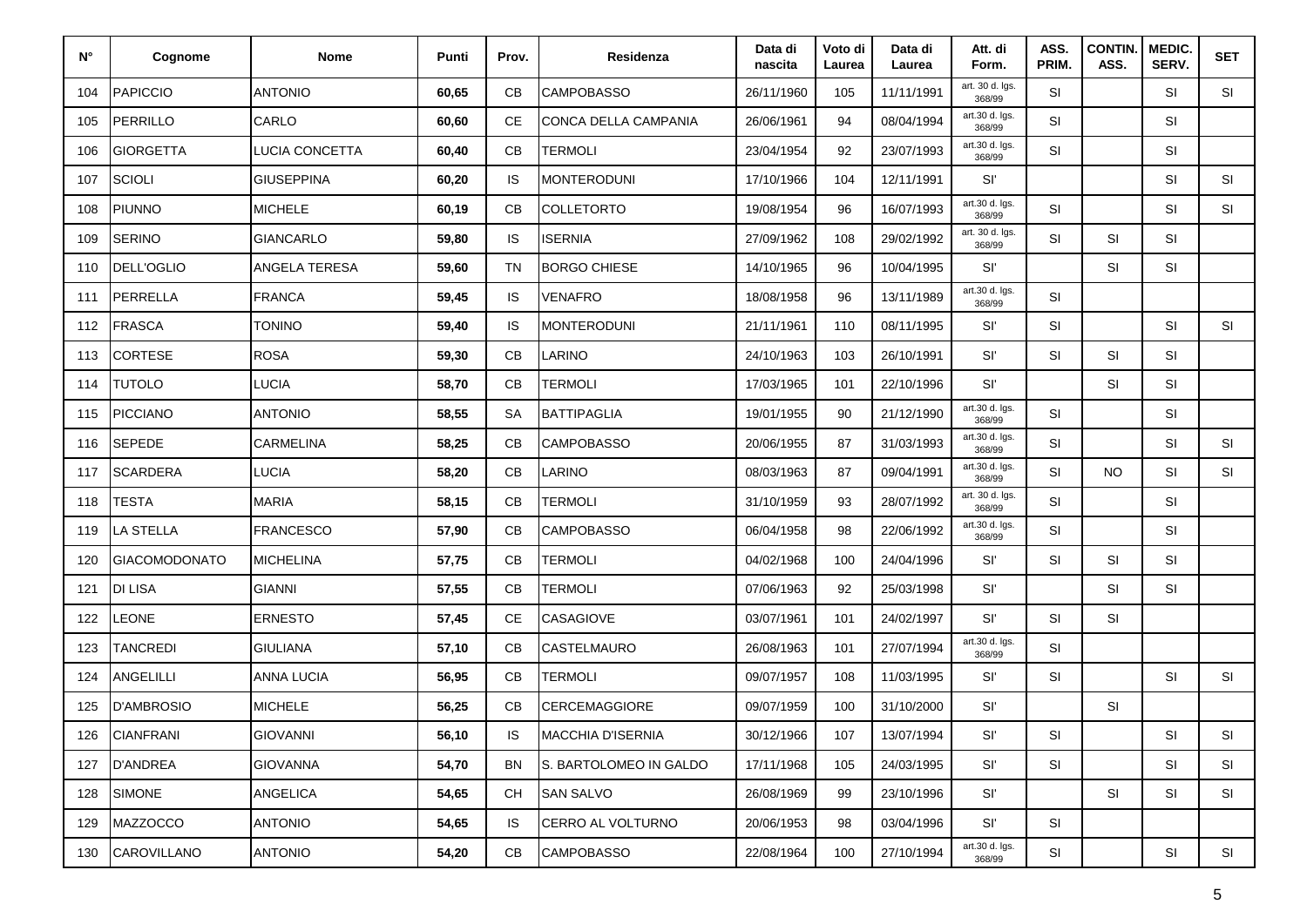| $N^{\circ}$ | Cognome            | <b>Nome</b>           | Punti | Prov.     | Residenza                  | Data di<br>nascita | Voto di<br>Laurea | Data di<br>Laurea | Att. di<br>Form.         | ASS.<br>PRIM. | <b>CONTIN.</b><br>ASS. | MEDIC.<br>SERV. | <b>SET</b> |
|-------------|--------------------|-----------------------|-------|-----------|----------------------------|--------------------|-------------------|-------------------|--------------------------|---------------|------------------------|-----------------|------------|
| 131         | <b>DI MEO</b>      | FERNANDO              | 54,05 | <b>IS</b> | ROCCHETTA A VOLTURNO       | 10/12/1957         | 106               | 10/07/1998        | Sľ                       | SI            | SI                     | <b>SI</b>       |            |
| 132         | <b>MARAVIGLIA</b>  | <b>FRANCESCA</b>      | 53,35 | CB        | TERMOLI                    | 05/06/1970         | 107               | 26/07/2001        | Sľ                       |               | SI                     | SI              | SI         |
| 133         | <b>SASSANO</b>     | CONCETTA              | 53,15 | CB        | <b>RIPALIMOSANI</b>        | 24/11/1966         | 105               | 22/04/1997        | Sľ                       |               |                        | <b>SI</b>       | SI         |
| 134         | <b>FIORUCCI</b>    | ARMANDO               | 52,90 | CB        | <b>BUSSO</b>               | 30/12/1968         | 105               | 11/0471994        | art.30 d. Igs.<br>368/99 | <b>SI</b>     | SI                     | <b>SI</b>       |            |
| 135         | <b>PERRINO</b>     | <b>MARIASOFIA</b>     | 52,10 | CB        | <b>URURI</b>               | 12/06/1964         | 110L              | 25/07/1991        | Sľ                       | SI            |                        | SI              |            |
| 136         | DI TOMMASO         | <b>PAOLO</b>          | 52,10 | СB        | <b>CIVITACAMPOMARANO</b>   | 24/02/1960         | 110               | 20/07/1992        | art.30 d. Igs.<br>368/99 | SI            |                        |                 |            |
| 137         | <b>MENNA</b>       | CARMINE               | 51,20 | LT        | <b>FORMIA</b>              | 23/11/1962         | 96                | 28/10/1994        | Sľ                       | SI            | SI                     | <b>SI</b>       |            |
| 138         | <b>COCCIOLILLO</b> | GIUSEPPINA MARTA      | 50,25 | <b>IS</b> | <b>BELMONTE DEL SANNIO</b> | 12/09/1968         | 102               | 18/03/1998        | Sľ                       | SI            |                        | <b>SI</b>       |            |
| 139         | DI NUNZIO          | <b>FILOMENA</b>       | 50,00 | <b>IS</b> | SESSANO DEL MOLISE         | 26/04/1971         | 110               | 14/10/1998        | Sľ                       |               |                        | SI              | SI         |
| 140         | <b>IACONIANNI</b>  | <b>GIOVANNI</b>       | 49,90 | CB        | <b>RIPALIMOSANI</b>        | 15/05/1965         | 104               | 23/07/1996        | Sľ                       |               | SI                     | si              |            |
| 141         | <b>BECCIA</b>      | <b>RACHELINA</b>      | 48,90 | FG        | CASALVECCHIO DI P.         | 01/06/1967         | 97                | 23/07/1998        | Sľ                       | <b>SI</b>     |                        |                 |            |
| 142         | <b>D'ALOIA</b>     | MASSIMO               | 48,65 | <b>CH</b> | <b>FRANCAVILLA AL MARE</b> | 02/03/1970         | 101               | 18/03/1998        | Sľ                       | <b>SI</b>     |                        | SI              | SI         |
| 143         | <b>D'ARCANGELO</b> | <b>ARMANDO</b>        | 48,40 | СB        | <b>BOJANO</b>              | 05/04/1962         | 110               | 05/11/1993        | art.30 d. Igs.<br>368/99 | SI            | SI                     | <b>SI</b>       | <b>SI</b>  |
| 144         | PRISCO             | <b>ROSANNA</b>        | 47,95 | CB        | PETRELLA TIFERNINA         | 03/01/1975         | 110L              | 24/07/2002        | Sľ                       | SI            |                        |                 |            |
| 145         | <b>CARRABBA</b>    | MARIA POMPEA          | 47,40 | CB        | TERMOLI                    | 06/04/1963         | 102               | 06/10/2000        | Sľ                       | SI            |                        | <b>SI</b>       |            |
| 146         | <b>UCCIERO</b>     | <b>VINCENZO</b>       | 46,70 | CE        | <b>CASERTA</b>             | 06/01/1964         | 110               | 21/06/1991        | art.30 d. Igs.<br>368/99 |               | SI                     | SI              | SI         |
| 147         | <b>D'ANGELO</b>    | <b>MARIO</b>          | 45,90 | <b>IS</b> | <b>ROCCAMANDOLFI</b>       | 08/02/1958         | 100               | 30/10/1986        | art.30 d. Igs.<br>368/99 | SI            | SI                     | SI              |            |
| 148         | <b>CAVALLINI</b>   | <b>RAFFAELLA</b>      | 45,50 | CB        | <b>TERMOLI</b>             | 06/10/1969         | 104               | 18/10/1996        | Sľ                       |               | SI                     | SI              | SI         |
| 149         | <b>BUCCI</b>       | VALTER                | 45,45 | CB        | <b>CAMPOMARINO</b>         | 07/09/1963         | 90                | 15/02/1990        | art.30 d. Igs.<br>368/99 | <b>SI</b>     |                        |                 |            |
| 150         | MENNA              | <b>VINCENZO</b>       | 44,30 | СB        | MONTEFALCONE NEL SANNIO    | 21/05/1968         | 102               | 24/07/2002        | Sľ                       |               | SI                     | <b>SI</b>       | SI         |
| 151         | <b>ACQUARO</b>     | <b>CONCETTA MARIA</b> | 43,40 | <b>IS</b> | <b>ISERNIA</b>             | 16/04/1964         | 87                | 10/04/1997        | Sľ                       |               | SI                     | <b>SI</b>       |            |
| 152         | <b>D'AMICO</b>     | MARIAGRAZIA           | 43,35 | CB        | <b>GAMBATESA</b>           | 21/10/1968         | 98                | 19/03/1999        | Sľ                       |               | SI                     | SI              |            |
| 153         | <b>CORLITO</b>     | ANGELO                | 43,30 | AV        | <b>FLUMERI</b>             | 17/11/1965         | 108               | 19/10/1999        | Sľ                       | SI            | SI                     | SI              |            |
| 154         | RANIERI            | <b>ASSUNTA</b>        | 43,05 | <b>IS</b> | COLLI A VOLTURNO           | 04/01/1969         | 108               | 20/03/1998        | Sľ                       |               | SI                     | <b>SI</b>       | <b>SI</b>  |
| 155         | CARLOMAGNO         | <b>MARCO</b>          | 42,50 | <b>IS</b> | AGNONE                     | 01/02/1962         | 102               | 07/12/1994        | SI'                      | SI            | SI                     | SI              |            |
| 156         | <b>DI IORIO</b>    | <b>VITALE ANTONIO</b> | 42,30 | <b>CH</b> | <b>SAN SALVO</b>           | 28/08/1966         | 110L              | 26/10/1995        | SI'                      |               |                        | <b>SI</b>       | SI         |
| 157         | <b>DI VIRGILIO</b> | <b>ANTONIO</b>        | 42,20 | CB        | MONTENERO DI BISACCIA      | 01/05/1978         | 108               | 23/10/2003        | Sľ                       | SI            | SI                     |                 |            |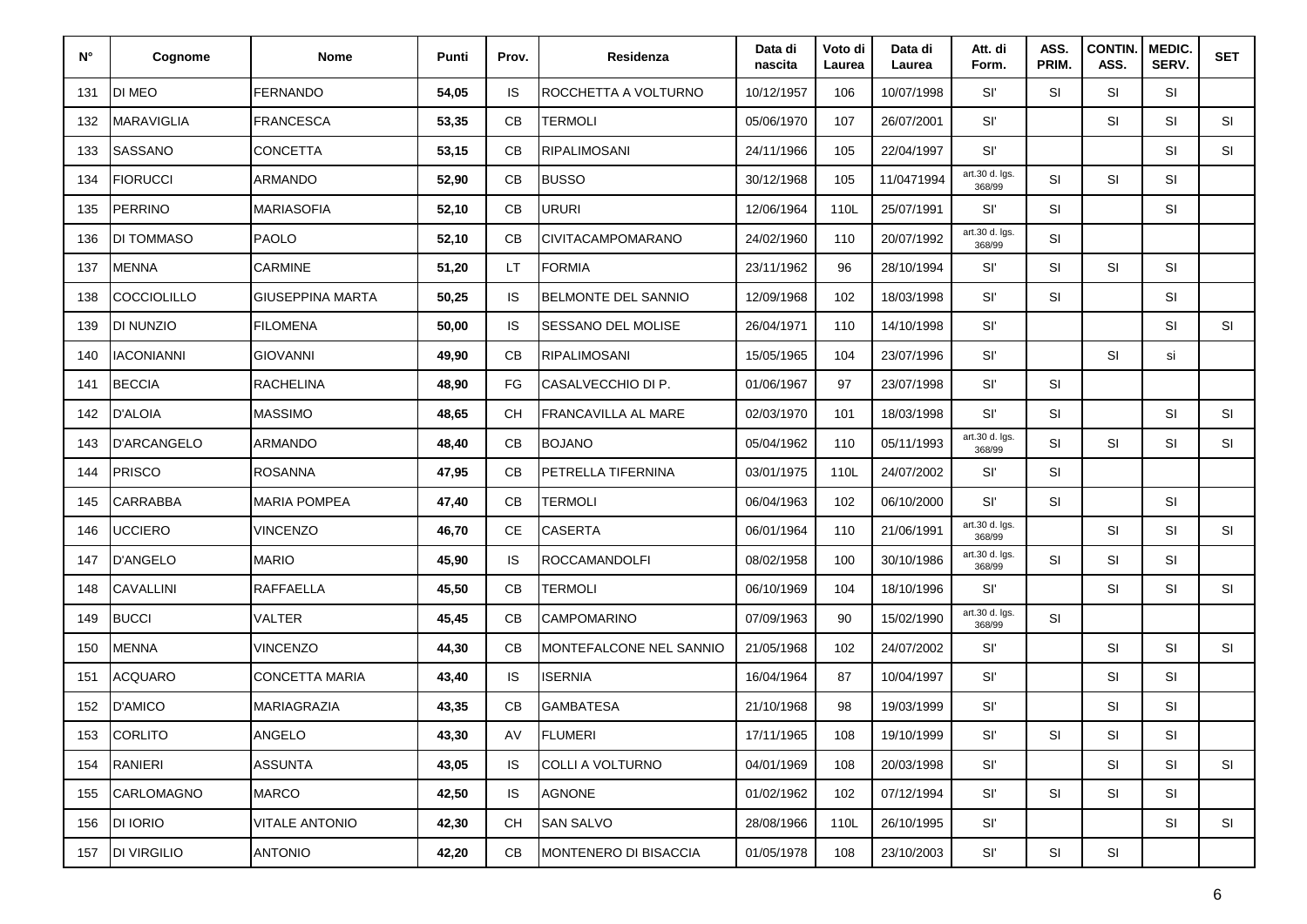| $N^{\circ}$ | Cognome          | Nome                | Punti | Prov.     | Residenza              | Data di<br>nascita | Voto di<br>Laurea | Data di<br>Laurea | Att. di<br>Form.          | ASS.<br>PRIM. | <b>CONTIN.</b><br>ASS. | MEDIC.<br>SERV. | <b>SET</b> |
|-------------|------------------|---------------------|-------|-----------|------------------------|--------------------|-------------------|-------------------|---------------------------|---------------|------------------------|-----------------|------------|
| 158         | <b>CINOTTI</b>   | <b>EMILIA</b>       | 41,80 | IS        | <b>VENAFRO</b>         | 01/05/1965         | 110L              | 14/04/1994        | art.30 d. Igs.<br>368/99  | SI            | SI                     | SI              | <b>SI</b>  |
| 159         | <b>GRECO</b>     | <b>LUCIANO</b>      | 41,80 | CB        | <b>CAMPOBASSO</b>      | 29/08/1957         | 107               | 09/11/1988        | Sľ                        | SI            | SI                     |                 |            |
| 160         | <b>MORELLI</b>   | <b>GIUSEPPE</b>     | 41,65 | CB        | <b>TERMOLI</b>         | 06/03/1975         | 103               | 25/03/2004        | Sľ                        | <b>SI</b>     |                        | <b>SI</b>       | SI         |
| 161         | <b>D'ALESSIO</b> | <b>FRANCA MARIA</b> | 40,45 | CB        | <b>CAMPOBASSO</b>      | 15/07/1954         | 110L              | 08/11/1979        | art.30 d. Igs.<br>368/99  | SI            |                        | SI              | SI         |
| 162         | <b>FICO</b>      | <b>ROSA</b>         | 40,15 | CE        | <b>SESSA AURUNCA</b>   | 19/03/1960         | 101               | 24/10/1990        | art.30 d. Igs.<br>368/99  | SI            | SI                     | SI              |            |
| 163         | <b>NATALE</b>    | <b>ANTONIO</b>      | 39,80 | CE        | <b>CASAPULLA</b>       | 30/12/1965         | 94                | 16/10/2002        | Sľ                        | <b>SI</b>     |                        | SI              |            |
| 164         | <b>SORICELLI</b> | <b>MARIA</b>        | 39,70 | <b>BN</b> | <b>APICE</b>           | 03/05/1972         | 108               | 11/07/2001        | Sľ                        | SI            | SI                     | <b>SI</b>       |            |
| 165         | <b>FOLCHITTI</b> | <b>NICOLA</b>       | 39,55 | <b>IS</b> | <b>FORLI DEL SANIO</b> | 14/06/1976         | 105               | 24/07/2002        | Sľ                        | SI            | SI                     | SI              |            |
| 166         | LOMBARDI         | <b>PRIMIANO</b>     | 39,10 | CB        | TERMOLI                | 06/05/1967         | 100               | 02/03/1994        | art. 30 d. lgs.<br>368/99 | SI            | SI                     | <b>SI</b>       |            |
| 167         | ZARA             | <b>GIANNI</b>       | 39,10 | CB        | S. FELICE DEL MOLISE   | 14/09/1964         | 91                | 29/07/2004        | Sľ                        |               |                        | <b>SI</b>       | SI         |
| 168         | <b>BENNARDIS</b> | <b>LUIGI</b>        | 36,90 | PZ        | <b>POTENZA</b>         | 24/04/1968         | 107               | 30/01/2004        | Sľ                        | SI            | SI                     | <b>SI</b>       |            |
| 169         | <b>MUSACCHIO</b> | ANTONIO NICOLA      | 36,75 | CB        | <b>PORTOCANNONE</b>    | 05/02/1973         | 98                | 30/07/2004        | Sľ                        |               | SI                     | <b>SI</b>       |            |
| 170         | <b>BARONE</b>    | PAOLO               | 35,10 | ΒN        | <b>BENEVENTO</b>       | 19/08/1967         | 105               | 25/07/2000        | Sľ                        |               | SI                     | SI              | SI         |
| 171         | <b>FIORILLI</b>  | <b>MARIA</b>        | 35,00 | CB        | <b>CAMPOBASSO</b>      | 13/07/1968         | 110L              | 01/07/1994        | Sľ                        | SI            | SI                     |                 |            |
| 172         | <b>VALICENTI</b> | <b>MARIO</b>        | 34,55 | CB        | <b>CAMPOBASSO</b>      | 24/09/1953         | 100               | 19/07/1985        | art.30 d. Igs.<br>368/99  |               | SI                     |                 |            |
| 173         | <b>FORNARA</b>   | ADELE               | 33,10 | <b>IS</b> | <b>MONTERODUNI</b>     | 01/07/1962         | 90                | 09/10/2003        | Sľ                        | SI            | SI                     |                 | SI         |
| 174         | <b>ROCCHIO</b>   | <b>GIUSEPPINA</b>   | 33,05 | <b>IS</b> | <b>ISERNIA</b>         | 23/11/1965         | 88                | 12/12/2003        | Sľ                        | SI            | SI                     |                 |            |
| 175         | PERRELLA         | ANTONIETTA ANNA     | 32,70 | CB        | <b>CAMPOBASSO</b>      | 13/07/1971         | 110L              | 20/02/2007        | Sľ                        |               | SI                     |                 | SI         |
| 176         | <b>GIORDANO</b>  | <b>ANTONELLA</b>    | 31,90 | CB        | <b>CAMPOBASSO</b>      | 15/10/1964         | 108               | 22/07/1991        | art.30 d. Igs.<br>368/99  | <b>SI</b>     | SI                     |                 |            |
| 177         | MAZZELLA         | <b>EMILIO</b>       | 31,75 | <b>CH</b> | <b>BUCCHIANICO</b>     | 13/12/1975         | 98                | 17/03/2005        | Sľ                        | SI            |                        | SI              | SI         |
| 178         | <b>ARMENTI</b>   | <b>CONCETTINA</b>   | 31,60 | <b>IS</b> | <b>CASTELPETROSO</b>   | 20/10/1979         | 110L              | 27/07/2007        | Sľ                        |               | SI                     |                 | SI         |
| 179         | DE LISIO         | <b>DECIO</b>        | 30,95 | CB        | <b>CAMPOBASSO</b>      | 22/04/1959         | 98                | 16/03/1988        | art.30 d. Igs.<br>368/99  | SI            | SI                     | SI              |            |
|             | 180 DI VITO      | <b>MONIA</b>        | 30,80 | <b>CH</b> | CHIETI                 | 20/03/1975         | 93                | 21/12/2005        | Sľ                        | SI            |                        | SI              | SI         |
| 181         | <b>RICCIONI</b>  | <b>MARIANNA</b>     | 30,10 | CB        | <b>CAMPOMARINO</b>     | 19/12/1981         | 110L              | 11/10/2007        | SI'                       |               | <b>SI</b>              | SI              | SI         |
| 182         | <b>MIDEA</b>     | CARMELINA           | 30,05 | <b>IS</b> | <b>MACCHIAGODENA</b>   | 06/06/1969         | 108               | 24/10/2001        | SI'                       | SI            | SI                     |                 |            |
| 183         | <b>PIRRAGLIA</b> | MARIAGRAZIA         | 28,80 | IS        | <b>MONTERODUNI</b>     | 17/09/1980         | 110               | 27/10/2005        | SI'                       | SI            | SI                     | <b>SI</b>       |            |
| 184         | MONTAZZOLI       | LUCIA               | 28,35 | CB        | <b>CAMPOMARINO</b>     | 10/05/1974         | 110               | 21/10/2008        | Sľ                        | SI            | SI                     | SI              |            |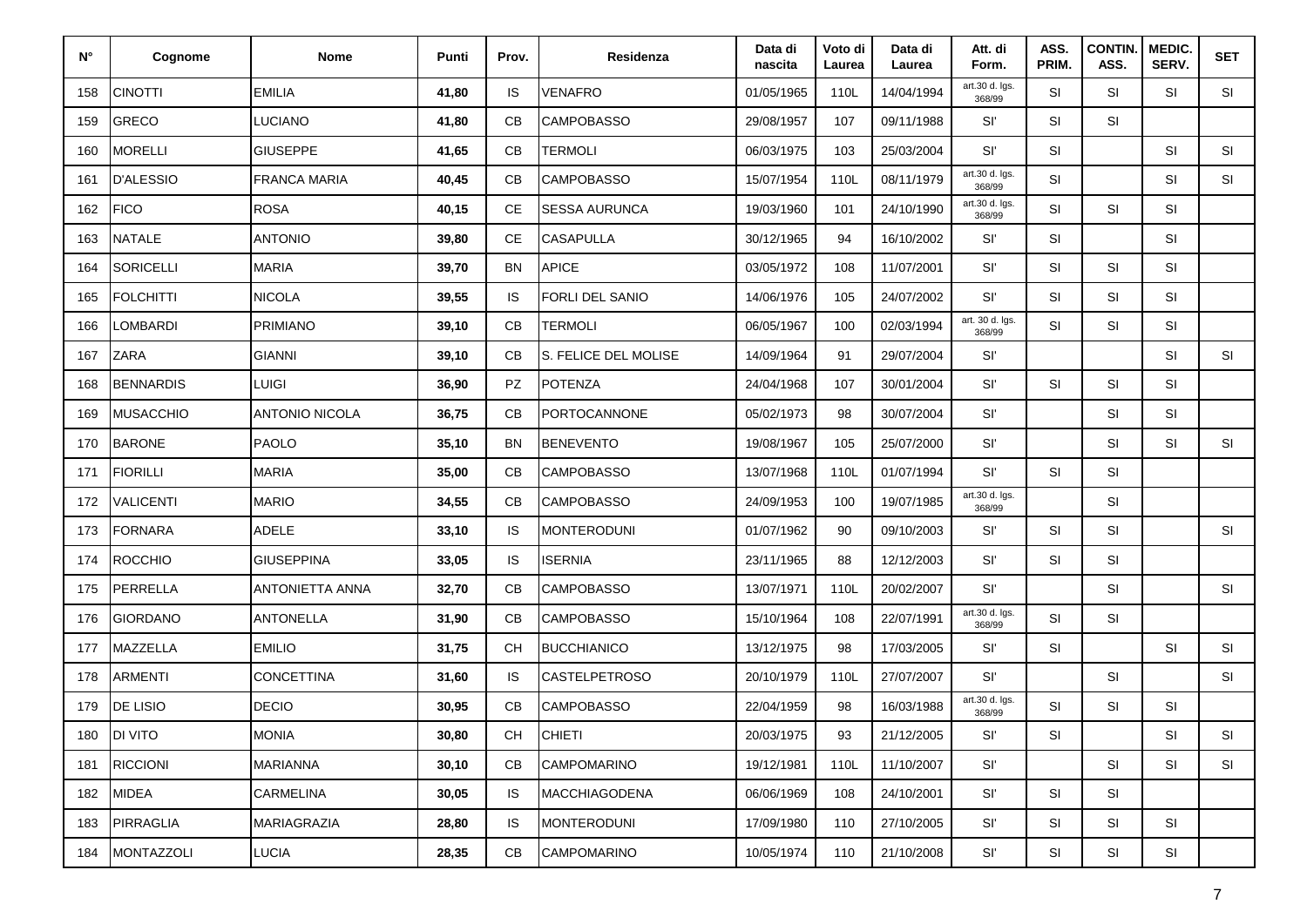| $N^{\circ}$ | Cognome           | Nome                  | Punti | Prov.         | Residenza                     | Data di<br>nascita | Voto di<br>Laurea | Data di<br>Laurea | Att. di<br>Form.          | ASS.<br>PRIM. | CONTIN.<br>ASS. | MEDIC.<br>SERV. | <b>SET</b> |
|-------------|-------------------|-----------------------|-------|---------------|-------------------------------|--------------------|-------------------|-------------------|---------------------------|---------------|-----------------|-----------------|------------|
| 185         | <b>ZUPPIERI</b>   | <b>FRANCESCO</b>      | 28,10 | <b>NA</b>     | <b>NAPOLI</b>                 | 29/07/1966         | 105               | 21/07/2006        | Sľ                        | SI            |                 |                 |            |
| 186         | <b>EURO</b>       | <b>GIOVANNI</b>       | 27,85 | BN            | PONTELANDOLFO                 | 27/04/1957         | 101               | 20/07/2007        | Sľ                        | SI            | SI              | SI              |            |
| 187         | ZAZZARO           | CARMINE               | 27,05 | <b>IS</b>     | <b>MONTAQUILA</b>             | 09/08/1975         | 95                | 24/07/2007        | Sľ                        | SI            | SI              | <b>SI</b>       |            |
| 188         | SPADACCINO        | AMALIA                | 26,85 | <b>IS</b>     | <b>ISERNIA</b>                | 11/04/1959         | 105               | 08/04/1986        | art. 30 d. lgs.<br>368/99 | SI            | SI              | SI              |            |
| 189         | <b>FANELLI</b>    | CARMEN                | 26,65 | CB            | <b>RICCIA</b>                 | 04/06/1976         | 104               | 21/10/2003        | Sľ                        |               | SI              | <b>SI</b>       |            |
| 190         | <b>VITALE</b>     | <b>ALFREDO</b>        | 26,25 | <b>SA</b>     | <b>ROCCAPIEMONTE</b>          | 28/01/1976         | 92                | 28/02/2007        | Sľ                        | <b>SI</b>     | SI              | <b>SI</b>       | SI         |
| 191         | <b>DI PALMA</b>   | MICHELA ANNA          | 25,75 | CB            | LARINO                        | 26/07/1980         | 110L              | 12/03/2008        | Sľ                        | SI            | SI              | SI              | SI         |
| 192         | <b>SIANO</b>      | <b>EMANUELE</b>       | 25,60 | <b>TO</b>     | NICHELINO                     | 16/02/1972         | 82                | 13/11/2001        | Sľ                        | SI            |                 |                 |            |
| 193         | <b>LA VENUTA</b>  | <b>GUIDO</b>          | 24,90 | <b>NA</b>     | <b>NAPOLI</b>                 | 26/03/1980         | 102               | 20/07/2008        | Sľ                        | <b>SI</b>     | SI              | SI              |            |
| 194         | <b>MOCCIA</b>     | <b>ELVIRA</b>         | 24,65 | CB            | <b>MONTECILFONE</b>           | 14/11/1978         | 104               | 19/10/2005        | Sľ                        |               | SI              | <b>SI</b>       | SI         |
| 195         | <b>COLACCI</b>    | <b>ENZO</b>           | 24,00 | MI            | <b>ABBIATEGRASSO</b>          | 18/07/1984         | 110               | 26/03/2010        | Sľ                        |               | SI              | <b>SI</b>       | SI         |
| 196         | <b>BARBARINO</b>  | <b>MARIA AGOSTINA</b> | 23,40 | IS            | <b>ISERNIA</b>                | 04/08/1952         | 110L              | 26/03/1993        | Sľ                        | SI            | SI              |                 |            |
| 197         | <b>CICORA</b>     | PASQUALE              | 23,10 | CB            | <b>SAN GIULIANO DI PUGLIA</b> | 27/05/1976         | 101               | 20/07/2010        | Sľ                        |               | SI              | <b>SI</b>       | SI         |
| 198         | <b>BORRERO</b>    | <b>ORIANNA</b>        | 22,70 | <b>CE</b>     | PIEDIMONTE MATESE             | 02/12/1974         | 110L              | 30/07/1998        | Sľ                        | SI            | SI              | SI              |            |
| 199         | <b>PETTA</b>      | <b>MARIANA</b>        | 21,80 | <b>CH</b>     | <b>CHIETI</b>                 | 11/12/1985         | 110L              | 23/07/2010        | Sľ                        | SI            |                 |                 |            |
| 200         | <b>ANGIOLILLI</b> | <b>DANIELA</b>        | 21,25 | <b>IS</b>     | <b>ISERNIA</b>                | 19/11/1983         | 106               | 29/10/2010        | Sľ                        | SI            | SI              | SI              | SI         |
| 201         | VACCARELLA        | <b>FILOMENA</b>       | 21,10 | <b>BN</b>     | <b>SAN LUPO</b>               | 26/05/1980         | 104               | 24/03/2010        | Sľ                        | SI            |                 |                 |            |
| 202         | <b>PRIOLETTA</b>  | <b>TERESA</b>         | 20,95 | <b>IS</b>     | <b>FROSOLONE</b>              | 18/05/1984         | 110L              | 21/07/2011        | Sľ                        | SI            | SI              | SI              | SI         |
| 203         | <b>GALASSO</b>    | <b>ANTONELLA</b>      | 20,95 | IS            | <b>ISERNIA</b>                | 12/06/1975         | 100               | 29/01/2010        | Sľ                        | SI            | SI              | SI              |            |
| 204         | <b>BENCIVENGA</b> | <b>SILVIA</b>         | 20,70 | <b>CE</b>     | <b>SAN PRISCO</b>             | 24/03/1968         | 110L              | 03/04/1997        | Sľ                        | <b>SI</b>     | SI              |                 |            |
| 205         | <b>MARCELLINO</b> | ANNALISA              | 20,65 | CB            | <b>CAMPOBASSO</b>             | 17/05/1975         | 96                | 28/07/2006        | Sľ                        |               | SI              |                 |            |
| 206         | <b>D'ELIA</b>     | <b>REGINA</b>         | 20,55 | CB            | <b>CAMPOBASSO</b>             | 27/04/1982         | 110L              | 30/07/2009        | $\mathsf{SI}'$            |               | SI              | SI              | SI         |
|             | 207 ADDABBO       | <b>DONATO</b>         | 19,60 | ΒN            | MOLINARA                      | 13/09/1973         | 89                | 13/03/2009        | Sľ                        | SI            | SI              |                 |            |
| 208         | GALZERANO         | SONIA                 | 18,80 | <b>BN</b>     | BENEVENTO                     | 02/04/1974         | 107               | 19/07/2000        | SI'                       | SI            | SI              | SI              |            |
| 209         | DE SOCIO          | <b>GIULIANA</b>       | 18,55 | CB            | <b>CAMPOBASSO</b>             | 30/10/1974         | 110L              | 28/07/2004        | SI'                       | SI            | SI              | SI              |            |
| 210         | PALMIERI          | <b>MAURO</b>          | 18,55 | <b>CE</b>     | <b>TEANO</b>                  | 22/07/1974         | 97                | 25/07/2011        | SI'                       | SI            | SI              |                 |            |
|             | 211 TARANTINO     | PAOLO                 | 17,80 | $\mathsf{CB}$ | <b>TERMOLI</b>                | 27/04/1983         | 110L              | 18/10/2012        | Sľ                        | SI            | SI              | SI              |            |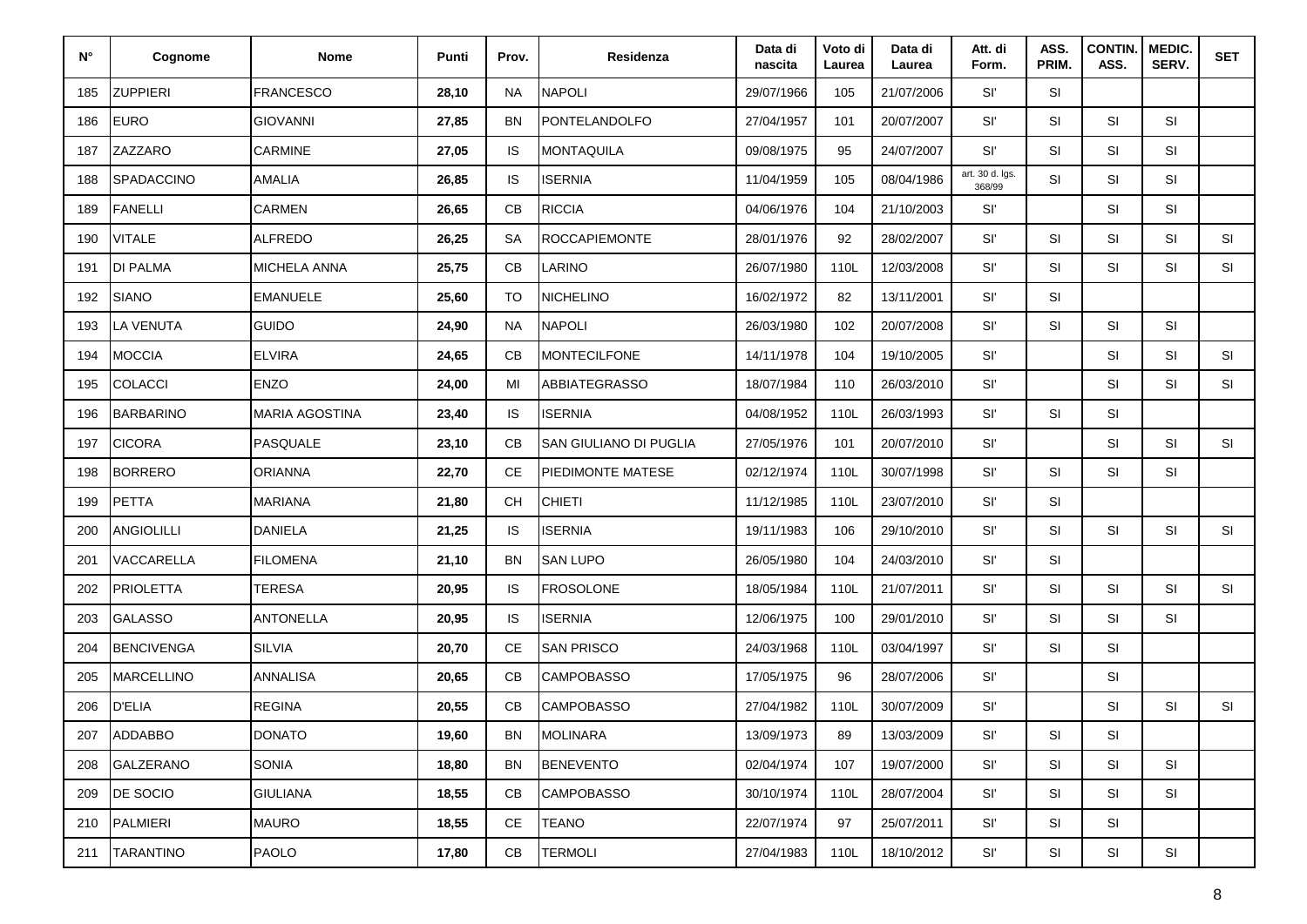| N°  | Cognome          | Nome               | Punti  | Prov.         | Residenza                   | Data di<br>nascita | Voto di<br>Laurea | Data di<br>Laurea | Att. di<br>Form.         | ASS.<br>PRIM. | <b>CONTIN.</b><br>ASS. | <b>MEDIC.</b><br>SERV. | <b>SET</b> |
|-----|------------------|--------------------|--------|---------------|-----------------------------|--------------------|-------------------|-------------------|--------------------------|---------------|------------------------|------------------------|------------|
| 212 | VINCELLI         | <b>GIOVINA</b>     | 17,55  | СB            | LARINO                      | 15/04/1984         | 104               | 26/07/2012        | Sľ                       |               | SI                     | SI                     |            |
| 213 | <b>MIRANDA</b>   | <b>DONATELLA</b>   | 17,50  | CB            | <b>CAMPOBASSO</b>           | 07/08/1983         | 106               | 14/03/2012        | Sľ                       |               | SI                     | SI                     | SI         |
| 214 | <b>REALE</b>     | <b>MARILISA</b>    | 17,00  | CB            | <b>RICCIA</b>               | 19/11/1986         | 110L              | 29/03/2012        | Sľ                       | <b>SI</b>     | SI                     | SI                     |            |
| 215 | <b>CATALETA</b>  | <b>GIOVANNA</b>    | 16,75  | FG            | <b>MANFREDONIA</b>          | 13/01/1976         | 105               | 28/07/2011        | Sľ                       | SI            |                        | <b>SI</b>              |            |
| 216 | <b>CENTRITTO</b> | <b>STEFANO</b>     | 16,55  | CB            | <b>CAMPOBASSO</b>           | 13/03/1986         | 110L              | 10/10/2012        | Sľ                       | <b>SI</b>     | SI                     | SI                     |            |
| 217 | PERAZZELLI       | <b>CHIARA</b>      | 16,20  | CB            | MONTENERO DI BISACCIA       | 15/05/1985         | 110               | 22/03/2013        | Sľ                       |               | SI                     |                        |            |
| 218 | <b>PIETRUNTI</b> | <b>STEFANO</b>     | 16,20  | CB            | <b>CAMPOBASSO</b>           | 26/01/1973         | 110L              | 21/10/2004        | Sľ                       |               | SI                     | SI                     |            |
| 219 | <b>BUONDONNO</b> | <b>ANTONIO</b>     | 16, 10 | IS            | <b>ISERNIA</b>              | 08/12/1965         | 105               | 11/10/1993        | art.30 d. Igs.<br>368/99 | <b>SI</b>     |                        |                        |            |
| 220 | CANTIELLO        | <b>OTTAVIO</b>     | 15,85  | CE            | <b>CASAL DI PRINCIPE</b>    | 24/01/1983         | 96                | 08/02/2014        | Sľ                       | <b>SI</b>     | <b>SI</b>              | SI                     | SI         |
| 221 | <b>SCHETTINO</b> | <b>PASQUALE</b>    | 15,60  | <b>NA</b>     | TORRE ANNUNZIATA            | 02/01/1958         | 102               | 21/12/1987        | Sľ                       | <b>SI</b>     |                        | SI                     |            |
| 222 | <b>FALCO</b>     | <b>DANILO</b>      | 15,55  | LT            | <b>MINTURNO</b>             | 08/10/1986         | 110               | 25/07/2013        | Sľ                       | SI            |                        | <b>SI</b>              |            |
| 223 | DI RIENZO        | TERESA ANTONELLA   | 15,25  | СB            | <b>CAMPOBASSO</b>           | 13/06/1985         | 108               | 15/03/2012        | Sľ                       |               | SI                     | <b>SI</b>              |            |
| 224 | <b>SPINA</b>     | <b>ANNA</b>        | 15,10  | <b>RM</b>     | <b>ROMA</b>                 | 30/03/1984         | 110L              | 18/12/2013        | Sľ                       | <b>SI</b>     | SI                     | SI                     |            |
| 225 | <b>SILVESTRI</b> | <b>ANTONIO</b>     | 14,90  | СB            | <b>BOIANO</b>               | 14/10/1961         | 106               | 13/04/1989        | art.30 d. Igs.<br>368/99 | <b>SI</b>     | SI                     | SI                     | SI         |
| 226 | DE LUCIA         | <b>GIANLUCA</b>    | 14,75  | CE            | SANTA MARIA A VICO          | 05/07/1984         | 108               | 26/03/2014        | Sľ                       | <b>SI</b>     | SI                     |                        |            |
| 227 | FATTORE          | <b>ILARIA</b>      | 14,65  | <b>CE</b>     | <b>CALVI RISORTA</b>        | 28/05/1985         | 110L              | 10/10/2011        | Sľ                       | <b>SI</b>     | SI                     | SI                     | <b>SI</b>  |
| 228 | DI NUZZO         | <b>ANNA</b>        | 14,60  | CE            | SANTA MARIA A VICO          | 12/05/1985         | 110               | 26/03/2013        | Sľ                       | <b>SI</b>     | SI                     |                        | <b>SI</b>  |
| 229 | AMENDOLA         | <b>BRUNA</b>       | 14,00  | <b>NA</b>     | <b>GIULIANO IN CAMPANIA</b> | 17/11/1987         | 110               | 21/10/2014        | Sľ                       | <b>SI</b>     | <b>SI</b>              |                        |            |
| 230 | <b>TOPA</b>      | <b>ADELE MARIA</b> | 13,60  | <b>SA</b>     | SALERNO                     | 22/07/1987         | 110               | 25/03/2013        | Sľ                       | <b>SI</b>     | SI                     | <b>SI</b>              |            |
| 231 | CAIAZZO          | <b>GABRIELE</b>    | 13,00  | <b>NA</b>     | <b>NAPOLI</b>               | 13/07/1988         | 110               | 24/10/2014        | Sľ                       | <b>SI</b>     | SI                     |                        | SI         |
| 232 | <b>GIAMMARIO</b> | <b>ADELE</b>       | 13,00  | FG            | <b>APRICENA</b>             | 03/03/1983         | 108               | 17/01/2008        | Sľ                       | <b>SI</b>     | SI                     | SI                     | SI         |
| 233 | <b>ADDEZI</b>    | <b>STEFANO</b>     | 12,95  | TE            | TORTORETO                   | 16/02/1984         | 103               | 21/07/2011        | Sľ                       | <b>SI</b>     | SI                     |                        |            |
| 234 | GIOIA            | <b>STEFANIA</b>    | 12,9   | CВ            | LARINO                      | 26/05/1978         | 106               | 17/03/2005        | Sľ                       | SI            | SI                     | SI                     | <b>SI</b>  |
| 235 | <b>ESPOSITO</b>  | <b>ANTONIO</b>     | 12,60  | <b>CE</b>     | SAN FELICE A CANCELLO       | 25/06/1988         | 110               | 23/07/2015        | Sľ                       | SI            | SI                     |                        |            |
| 236 | <b>COMMATTEO</b> | <b>ANTONIO</b>     | 12,50  | CB            | <b>CAMPOBASSO</b>           | 11/12/1982         | 110L              | 29/07/2014        | Sľ                       | SI            | SI                     | SI                     |            |
| 237 | <b>PIACENZA</b>  | <b>FRANCESCO</b>   | 12,30  | <b>NA</b>     | NAPOLI                      | 21/05/1989         | 104               | 21/07/2014        | Sľ                       | <b>SI</b>     | SI                     |                        |            |
| 238 | <b>BOTIKOVA</b>  | <b>HANA</b>        | 12,30  | $\mathsf{CB}$ | <b>CAMPOBASSO</b>           | 10/02/1984         |                   | 12/05/2009        | Sľ                       | SI            | SI                     | SI                     |            |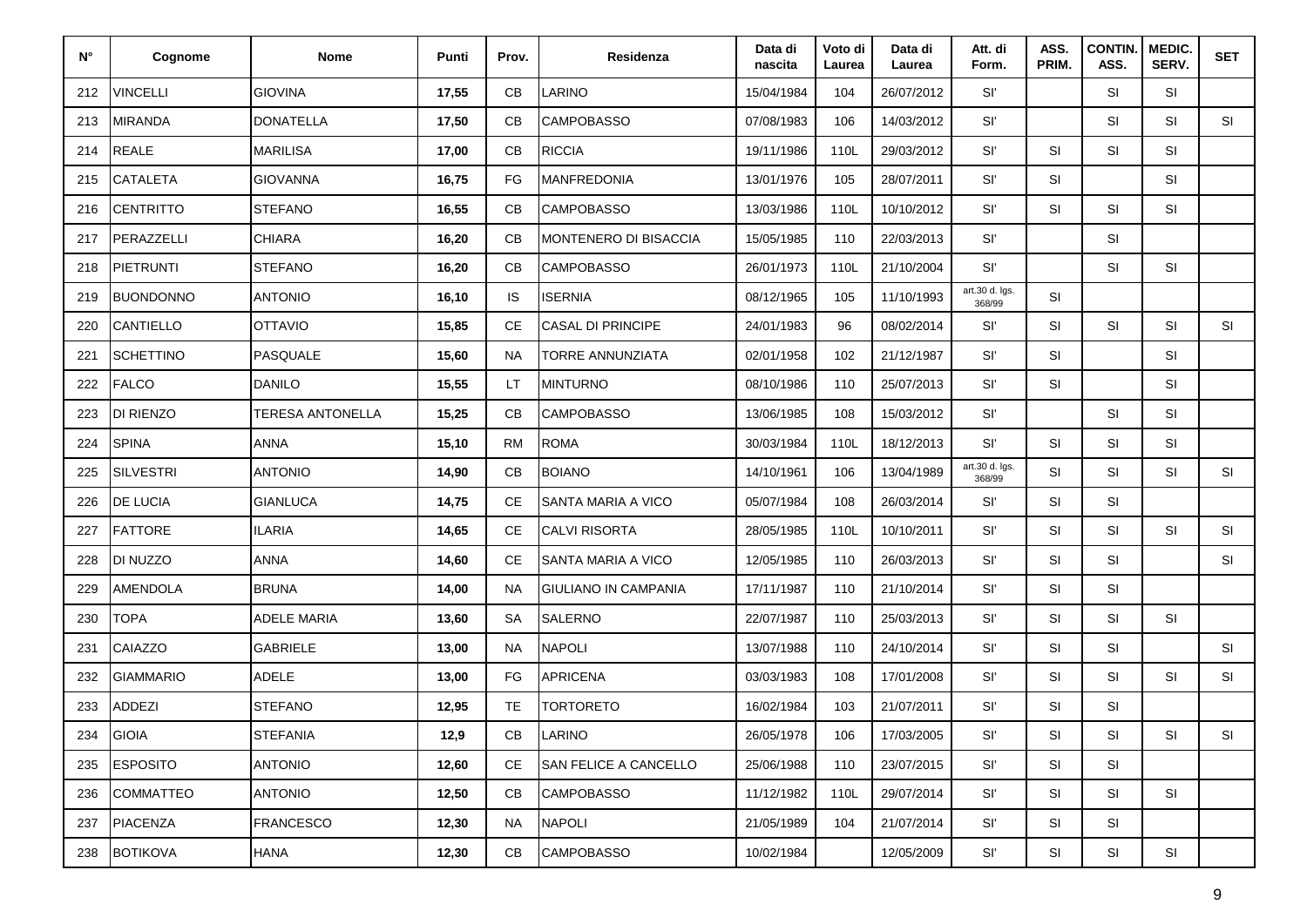| N°  | Cognome            | <b>Nome</b>             | Punti  | Prov.         | Residenza                     | Data di<br>nascita | Voto di<br>Laurea | Data di<br>Laurea | Att. di<br>Form.         | ASS.<br>PRIM. | <b>CONTIN.</b><br>ASS. | MEDIC.<br>SERV. | <b>SET</b> |
|-----|--------------------|-------------------------|--------|---------------|-------------------------------|--------------------|-------------------|-------------------|--------------------------|---------------|------------------------|-----------------|------------|
| 239 | <b>CIPOLLARO</b>   | <b>CLAUDIA</b>          | 12,10  | <b>NA</b>     | <b>NAPOLI</b>                 | 10/04/1977         | 102               | 28/07/2010        | Sľ                       | SI            | <b>SI</b>              | SI              |            |
| 240 | <b>ESPOSITO</b>    | LUIGI                   | 12,10  | <b>NA</b>     | <b>CASTELLAMARE DI STABIA</b> | 21/01/1970         | 100               | 26/03/2013        | Sľ                       | SI            | SI                     | SI              |            |
| 241 | <b>FLORIO</b>      | <b>ANTONIETTA</b>       | 11,80  | <b>SA</b>     | <b>SAVERINO</b>               | 02/06/1989         | 110L              | 24/10/2013        | Sľ                       | SI            | SI                     |                 |            |
| 242 | <b>MANCHISI</b>    | <b>MARCELLO</b>         | 11,80  | CB            | <b>CAMPOBASSO</b>             | 18/03/1981         | 110               | 28/10/2014        | Sľ                       | SI            | SI                     | SI              |            |
| 243 | <b>TESTA</b>       | <b>CHRISTIAN</b>        | 11,65  | <b>CE</b>     | CAIAZZO                       | 23/02/1983         | 97                | 19/10/2012        | Sľ                       | SI            | SI                     | SI              | SI         |
| 244 | <b>PARENTE</b>     | <b>ALBINO</b>           | 11,60  | CB            | <b>CAMPOBASSO</b>             | 01/04/1990         | 110L              | 30/10/2015        | Sľ                       | SI            | SI                     | SI              |            |
| 245 | <b>DELL'AQUILA</b> | <b>STEFANIA</b>         | 11,60  | CB            | <b>CAMPOMARINO</b>            | 26/12/1987         | 110L              | 25/10/2012        | Sľ                       | SI            | <b>SI</b>              | SI              | SI         |
| 246 | <b>DARABAN</b>     | LUCIA                   | 11,60  | <b>CE</b>     | <b>SAN FELICE A CANCELLO</b>  | 24/11/1972         | 90                | 28/09/2007        | Sľ                       | SI            | SI                     |                 |            |
| 247 | <b>D'AVINO</b>     | <b>AGNESE</b>           | 11,40  | <b>NA</b>     | <b>CASERTA</b>                | 23/03/1988         | 110               | 27/10/2015        | Sľ                       | SI            | SI                     | SI              |            |
| 248 | <b>SEBASTIANO</b>  | <b>MARIDA</b>           | 11,25  | CB            | SANTA CROCE DI MAGLIANO       | 02/03/1989         | 110L              | 21/03/2016        | Sľ                       | <b>SI</b>     | SI                     | SI              |            |
| 249 | <b>MAZZITELLI</b>  | <b>RAFFAELE MARCO</b>   | 11,20  | <b>CE</b>     | <b>CASERTA</b>                | 13/05/1990         | 110               | 29/07/2015        | Sľ                       | SI            | SI                     | SI              |            |
| 250 | <b>SHANNIK</b>     | <b>SALEM</b>            | 11,20  | <b>RM</b>     | <b>ROMA</b>                   | 02/03/1986         | 110L              | 31/10/2014        | SI'                      | SI            | SI                     |                 |            |
| 251 | <b>CASTALDI</b>    | <b>DOMENICO</b>         | 11,10  | <b>IS</b>     | <b>FORNELLI</b>               | 01/09/1990         | 110L              | 28/09/2015        | Sľ                       | SI            | <b>SI</b>              | SI              |            |
| 252 | <b>CINOTTI</b>     | <b>MARIA ANTONIETTA</b> | 11,10  | CB            | <b>CAMPOBASSO</b>             | 06/06/1990         | 110               | 21/03/2016        | Sľ                       | <b>SI</b>     | <b>SI</b>              |                 |            |
| 253 | <b>MONTANARO</b>   | <b>ALFONSO</b>          | 11,10  | <b>CE</b>     | <b>ROCCAROMANA</b>            | 17/11/1976         | 107               | 12/10/2012        | SI'                      | SI            | SI                     |                 |            |
| 254 | <b>ESPOSITO</b>    | <b>ANNA</b>             | 10,80  | <b>NA</b>     | TORRE ANNUNZUATA              | 19/04/1987         | 110               | 17/10/2012        | Sľ                       | <b>SI</b>     | SI                     | SI              |            |
| 255 | <b>DI VITO</b>     | SERENA                  | 10,60  | <b>FR</b>     | <b>CASSINO</b>                | 27/02/1984         | 110L              | 18/03/2016        | Sľ                       | <b>SI</b>     | SI                     | SI              |            |
| 256 | ZURLO              | VALERIA                 | 10,45  | AQ            | <b>CASTEL DI SANGRO</b>       | 21/10/1991         | 110L              | 19/07/2016        | Sľ                       | <b>SI</b>     | <b>SI</b>              | SI              |            |
| 257 | <b>TAMMARO</b>     | <b>MADDALENA</b>        | 10,40  | $\mathsf{CE}$ | <b>CURTI</b>                  | 21/06/1989         | 110               | 30/10/2015        | SI'                      | SI            |                        | SI              |            |
| 258 | <b>SCALERA</b>     | <b>ROSARIA</b>          | 10,40  | <b>CE</b>     | <b>CASERTA</b>                | 29/06/1983         | 101               | 23/07/2012        | SI'                      | <b>SI</b>     | <b>SI</b>              |                 |            |
| 259 | <b>ZITA</b>        | <b>ANGELO</b>           | 10,40  | CB            | <b>CAMPOBASSO</b>             | 26/01/1956         | 100               | 20/07/1984        | art.30 d. Igs.<br>368/99 | <b>SI</b>     | SI                     | SI              |            |
| 260 | DE DONA            | <b>ROBERTA</b>          | 10,25  | CB            | <b>CAMPOBASSO</b>             | 17/05/1988         | 110               | 30/07/2015        | SI'                      | SI            | SI                     | SI              |            |
| 261 | <b>PISCITELLI</b>  | <b>ANTONIO</b>          | 10,20  | CE            | <b>CASERTA</b>                | 14/05/1983         | 110L              | 24/07/2015        | Sľ                       | SI            | SI                     | SI              |            |
| 262 | <b>TESTA</b>       | <b>NINETTA</b>          | 10, 10 | CB            | <b>CAMPOBASSO</b>             | 20/02/1984         | 102               | 26/03/2014        | Sľ                       | <b>SI</b>     | <b>SI</b>              | SI              |            |
| 263 | <b>CAMPIDOGLIO</b> | <b>ERICA</b>            | 9,85   | CB            | <b>CAMPOBASSO</b>             | 17/09/1991         | 110L              | 28/07/2016        | Sľ                       | <b>SI</b>     | <b>SI</b>              | SI              |            |
| 264 | <b>FUSARO</b>      | <b>CHIARA</b>           | 9,85   | CB            | <b>CAMPOBASSO</b>             | 21/12/1989         | 110               | 28/10/2016        | Sľ                       | SI            | SI                     | SI              |            |
| 265 | PAOLOANTONIO       | ANDREA                  | 9,70   | $\mathsf{CE}$ | PIEDIMONTE MATESE             | 12/01/1988         | 105               | 30/10/2015        | Sľ                       | SI            | SI                     | SI              |            |